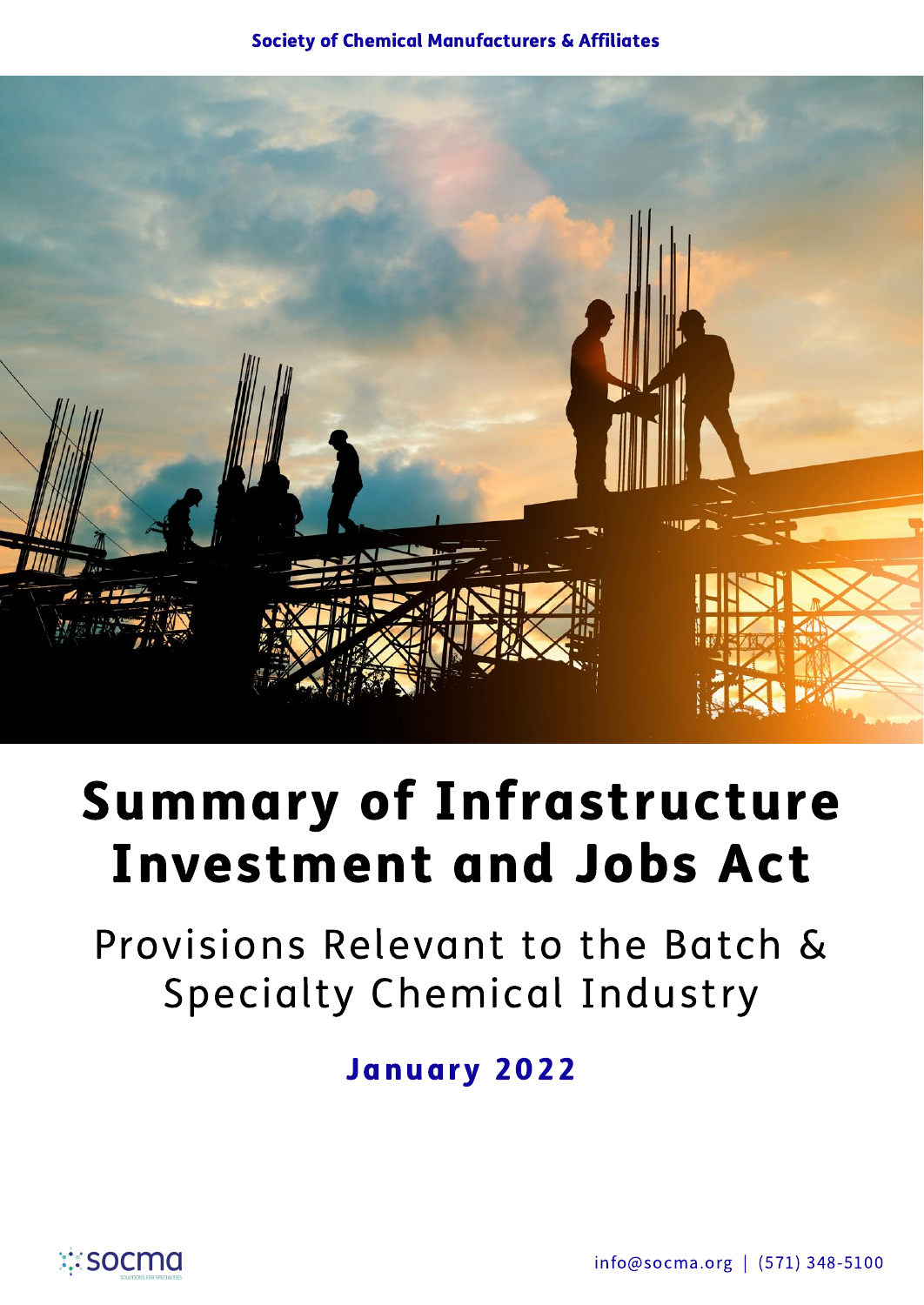#### Society of Chemical Manufacturers & Affiliates



## "Buy America" Mandate (§§ 70901-70953)

The bill generally requires manufactured products and construction materials used in federally-funded infrastructure projects to be made in the United States. This preference requirement includes upstream components – 55% of the value of manufactured products, and 100% of the value of construction materials (which includes plastics and polymer-based products), must be made in the United States. The bill also seeks to boost other domestic content procurement preference programs by increasing their transparency, especially of waivers granted under them.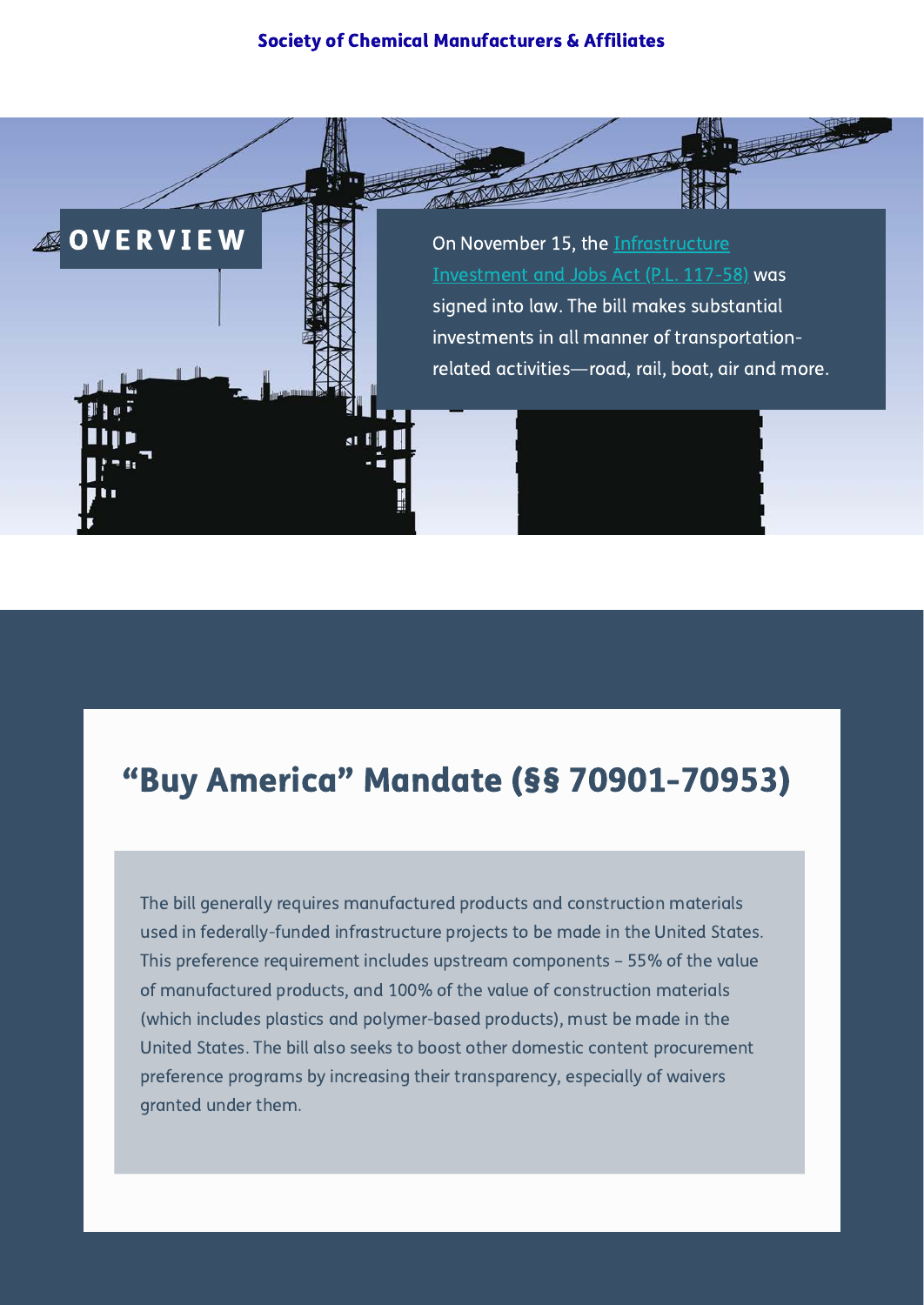#### Society of Chemical Manufacturers & Affiliates

### Federal Grants for Infrastructure Projects

The bill creates a wide range of programs to support the growth of cutting-edge or environmentally preferable technologies like electric vehicle charging stations, battery recycling or drunk-driver detection technology. These programs could create potential downstream business opportunities for SOCMA members, most likely as subcontractors or partners with grant recipients. Some of the pertinent grant programs are outlined below.

#### "Advanced Research Project Agency-Infrastructure" (§§ 25012-25013)

The Department of Transportation will support research projects that develop innovative solutions to reduce long-term costs of infrastructure development, mitigate transportation's lifecycle effects on the environment, such as greenhouse gas emissions, and promote resilience from physical and cyber threats.

#### Battery Processing and Manufacturing (§ 40207(a)-(e))

Manufacturing grants are available to carry out demonstration projects for:

- Processing of battery materials
- Advanced battery component manufacturing
- Advanced battery manufacturing

#### Battery Recycling Research and Development (§ 40207(f))

Multiyear grants are offered for research, development, and demonstration projects to increase the reuse and recycling of batteries, including:

- Extraction or recovery of critical minerals from recycled batteries
- Integration of increased quantities of recycled critical minerals in batteries
- Safe disposal of waste materials, toxic reagents, byproducts, and components recovered during the recycling process
- Optimization and cost-effectiveness of material derived from recycling batteries

#### Electric Drive Vehicle Battery Recycling and Second-Life Applications Program(§ 40208)

Grants are available for research, development, and demonstration projects to create innovative and practical approaches to increase the recycling and second use of electric drive vehicle batteries, including:

- Expanded uses for critical materials recovered from electric drive vehicle batteries
- Improvements and changes to electric drive vehicle battery chemistries.

#### Clean Hydrogen Research and Development Program (§ 40311-40315)

Multiyear grants are available for research, development, and demonstration projects to advance new clean hydrogen production, processing, delivery, storage, and use, equipment manufacturing technologies and techniques to:

- Increase efficiency and cost-effectiveness in the manufacturing process
- Increase efficiency and cost-effectiveness in the use of resources, including existing energy infrastructure
- Support domestic supply chains for materials and components
- Identify and incorporate nonhazardous alternative materials for components and devices

#### Clean Hydrogen Electrolysis Program (§ 40314 (new Energy Policy Act § 816))

Grants can be won for demonstration projects of technologies that produce clean hydrogen using:

- Low or high temperature electrolyzers, liquid-alkaline electrolyzers, membrane-based electrolyzers, and other advanced electrolyzers
- New highly active, selective, and durable electrolyzer catalysts and electro-catalysts that greatly reduce or eliminate the need for platinum or enable electrolysis of complex mixtures with impurities, including seawater
- Low-cost membranes or electrolytes and separation materials that are durable in the presence of impurities or seawater